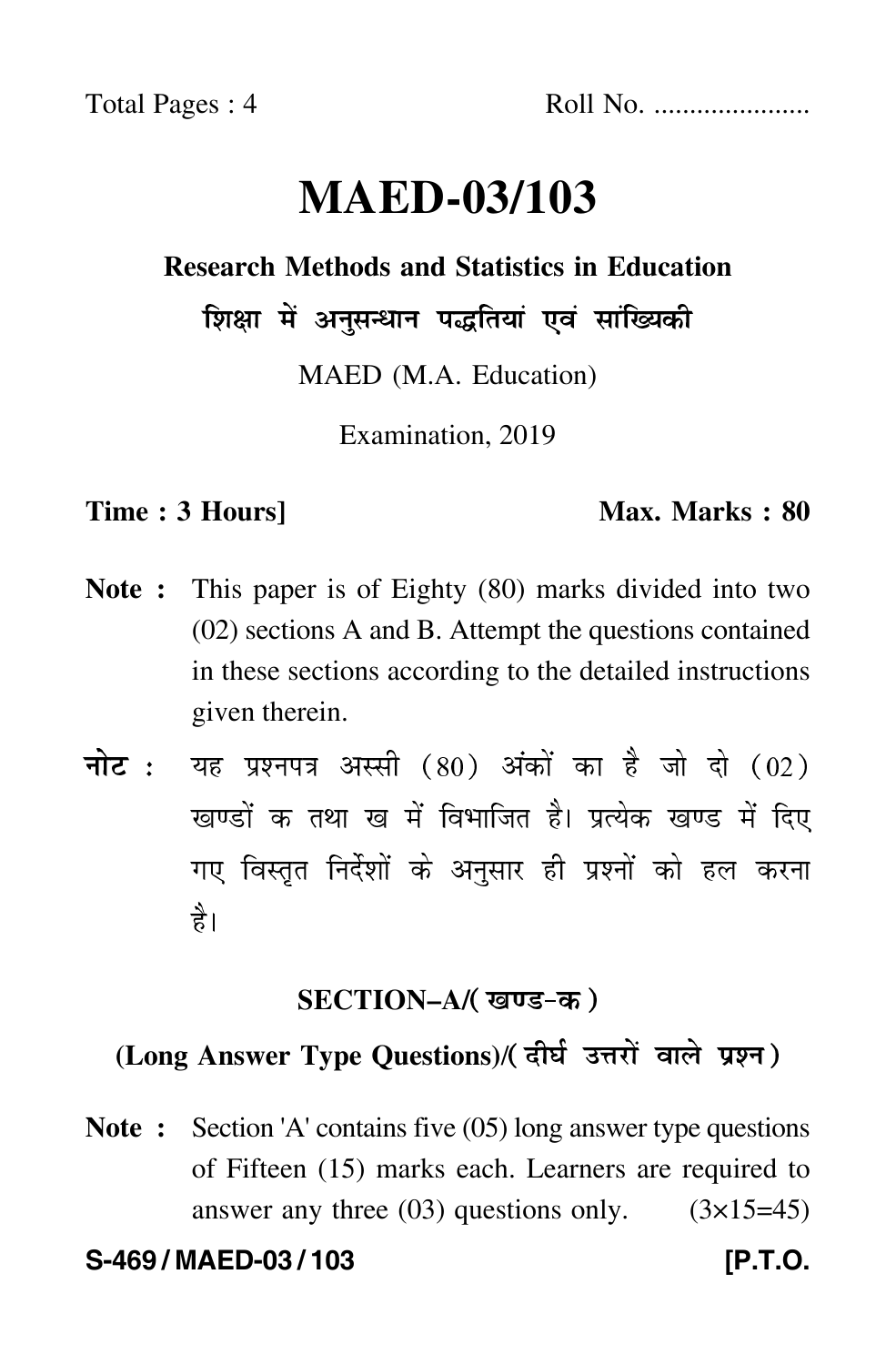- <mark>नोट</mark> : खण्ड 'क' में पाँच (05) दीर्घ उत्तरों वाले प्रश्न दिये गये हैं, प्रत्येक प्रश्न के लिए प्रन्द्रह (15) अंक निर्धारित हैं। शिक्षार्थियों को इनमें से केवल तीन (03) प्रश्नों के उत्तर देने हैं।
- **1.** Write in detail the characteristics, needs and importance of Educational Research.

शैक्षिक अनुसंधान की विशेषताएँ, आवश्यकता व महत्त्व को विस्तार से लिखिए।

**2.** Differentiate between fundamental research and action research. Describe the importance of fundamental research in the area of education.

मौलिक शोध एवं क्रियात्मक शोध में अंतर स्पष्ट कीजिए। शिक्ष ---के क्षेत्र में मौलिक शोध के महत्त्व का वर्णन कीजिए। -

**3.** Differentiate between mean Deviation and Standard Deviation. Describe the importance of Standard Deviation in educational research.

माध्य विचलन एवं मानक विचलन के बीच अंतर स्पष्ट कीजिए। शैक्षिक शोध में मानक विचलन के महत्त्व को स्पष्ट कीजिए। -

**4.** What do you understand by Sampling Methods ? Write in details the main Sampling Methods.

प्रतिचयन विधियाँ से आप क्या समझते हो? प्रतिचयन की प्रमुख विधियों का विस्तार से वर्णन कीजिए।

# **S-469 / MAED-03 / 103 [ 2 ]**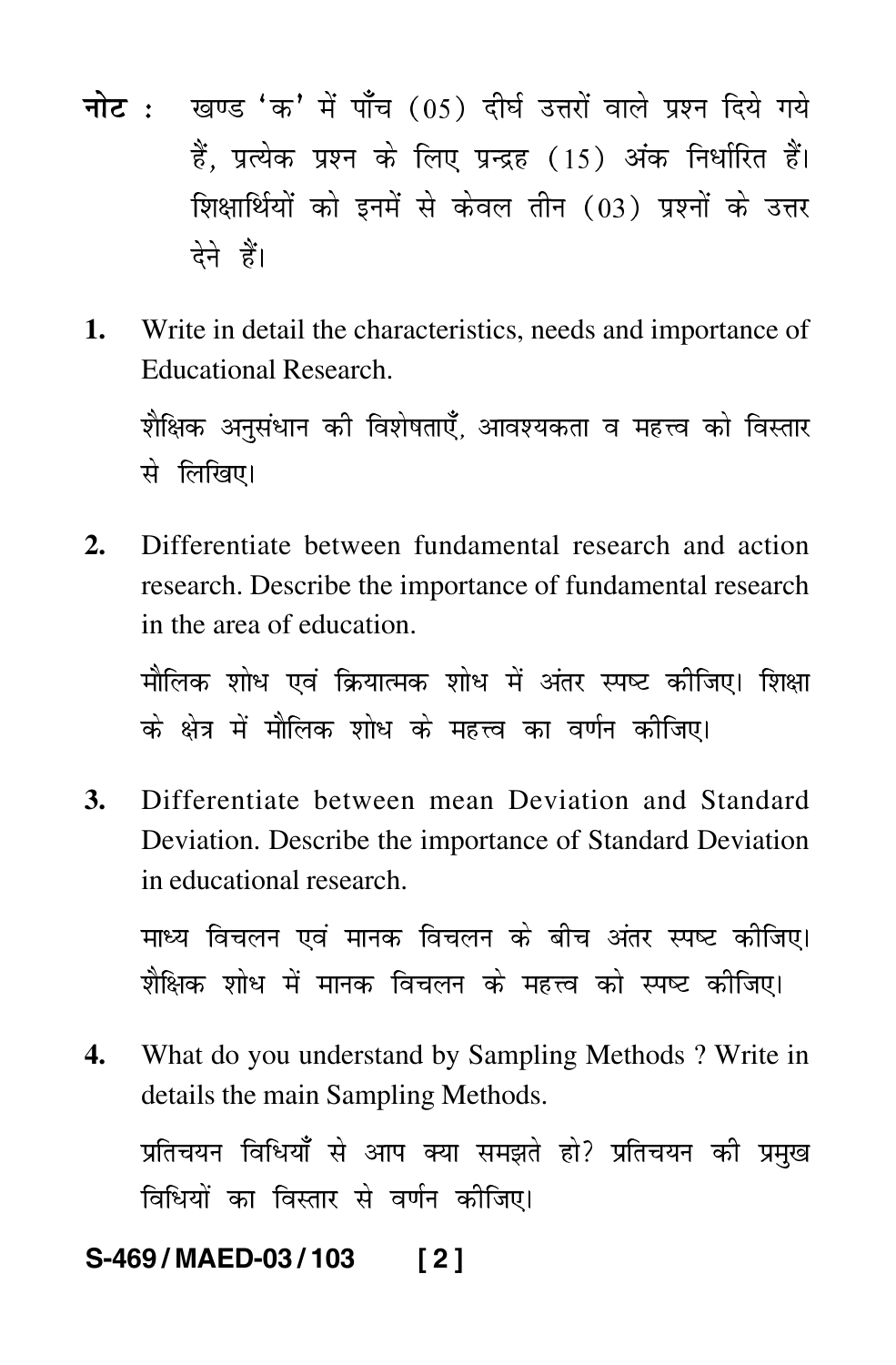**5.** What do you understand by correlation ? Write in detail the types of correlation.

सहसंबंध से आप क्या समझते हो? सहसंबंध के प्रकारों को उदाहरण सहित विस्तार से लिखिए।

#### **SECTION–B/**

# (Short Answer Type Questions)/( लघु उत्तरों वाले प्रश्न )

**Note :** Section 'B' contains eight (08) short answer type questions of seven (07) marks each. Learners are required to answer any five (05) questions only.

 $(5 \times 7 = 35)$ 

- <mark>नोट</mark> : खण्ड 'ख' में आठ (08) लघु उत्तरों वाले प्रश्न दिये गये हैं, प्रत्येक प्रश्न के लिए सात (07) अंक निर्धारित हैं। शिक्षार्थियों को इनमें से केवल पाँच (05) प्रश्नों के उत्तर देने हैं।
- **1.** Describe in short the various steps of conducting Historical Research.

ऐतिहासिक अनुसंधान को संपादित करने के लिए विभिन्न सोपानों  $\ddot{\phantom{a}}$ का संक्षेप वर्णन कीजिए।

**2.** Write differences between parametric statistics and Non parametric Statistics.

प्रचलिक एवं अप्राचल सांख्यिकी में अन्तर को लिखिए।

# **S-469 / MAED-03 / 103 [ 3 ] [P.T.O.**